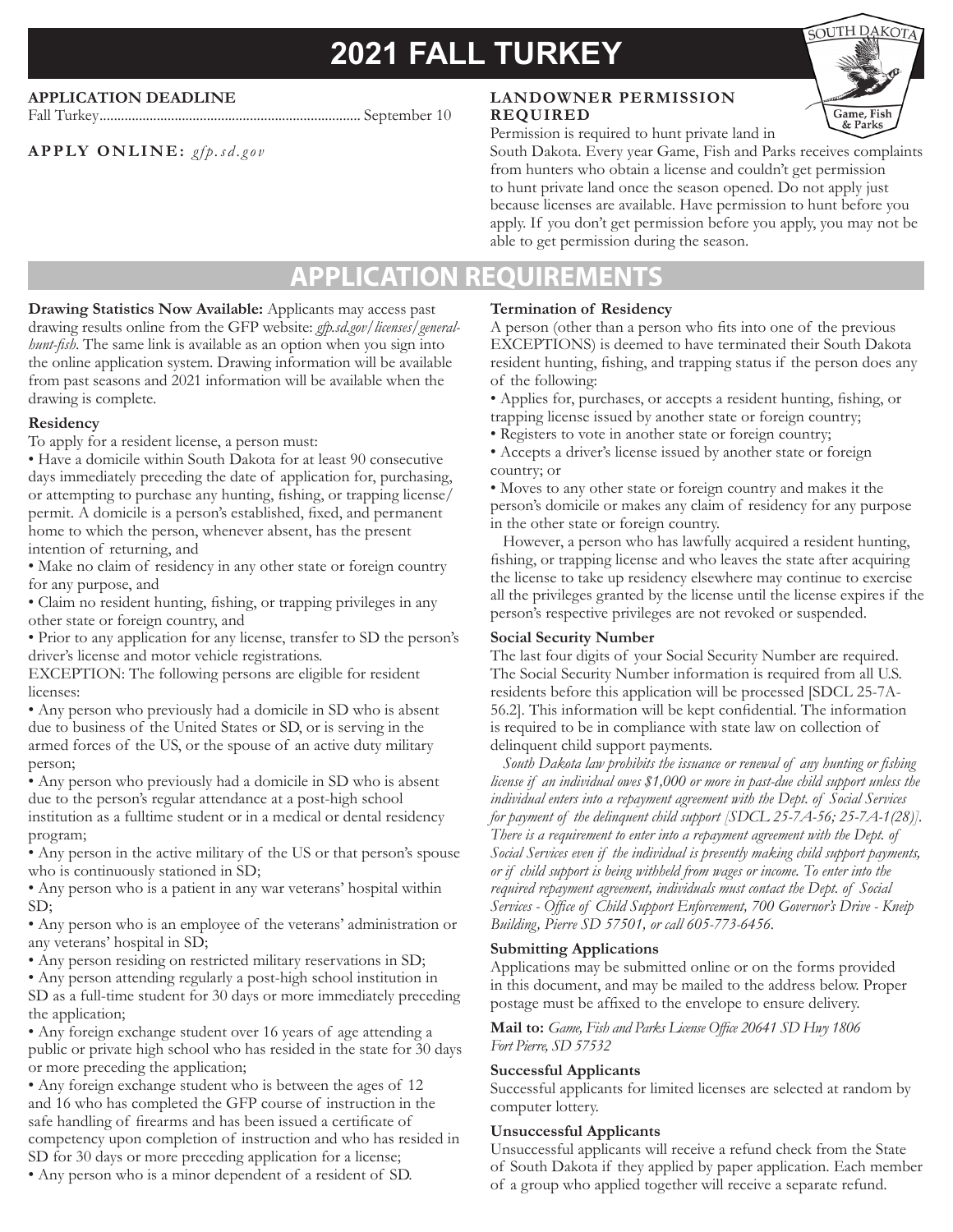Members of a group who sent one check will be responsible for reimbursement among themselves. Those who applied online using a credit card will be charged only if they are successful in the drawing. Those unsuccessful will not be charged and there will be no refund required.

### **Preference Points**

A fee (\$5 resident, \$10 nonresident) is required for all preference points. Purchasing a preference point is optional. Unsuccessful first choice applicants will not receive preference unless the appropriate fee is submitted with the application. Seasons with a limited number of licenses have a preference system for applicants who are unsuccessful on their first choice in the first drawing. One point may be purchased each year the applicant is unsuccessful. Preference is valid on first choices in the first drawing only. Purchased preference points are automatically credited to an application even if you do not apply the following year. Preference cannot be transferred to another person and is only valid for the first drawing in the applicant's first unit-type choice. If you have any questions about your preference, please contact our Licensing Office.

#### **Resident Landowner Preference**

•Half the resident permits are set aside for the first choice in the first drawing for residents who qualify for landowner preference. •To be eligible for landowner preference, a landowner or tenant must operate at least 160 acres of private land within the unit applied for as first choice.

•"Operate" means: to lease or hold fee title to farm or ranch real property and be directly involved in the management decisions made for agricultural purposes on the farm or ranch.

•"Agricultural purposes" includes the producing, raising, growing, or harvesting of food or fiber upon agricultural land, including dairy products, livestock, crops, timber, and grasslands.

•Land leased solely for hunting, fishing or trapping does not qualify for landowner preference.

•A landowner or tenant, but not both, may claim landowner preference for the same qualifying property.

• Immediate family members are eligible, and include the applicant's spouse and the applicant's children residing with the applicant. •Employment on a farm or ranch alone does not qualify an individual for landowner preference.

•Shareholders of a corporation, members of a limited liability company holding a membership interest in the company, partners in a partnership, and beneficiaries of a trust entitled to the current income and assets held in trust; all organized and in good standing under the laws of South Dakota are eligible for landowner preference if:

- 1. The entity holds title to 160 acres or more of private land located within the hunting unit applied for;
- 2. The shareholder, member, partner, or trust beneficiary applying for landowner preference is a resident; and
- 3. The shareholder, member, partner, or trust beneficiary has responsibility for making the day-to-day management decisions for agricultural purposes on the farm or ranch.
- Nonresident landowners do not qualify for this preference.

# **Age Eligibility**

• Residents and nonresidents must be 12 years old by Dec. 31, 2021, to hunt.

• Residents under age 16 must successfully complete a HuntSAFE course.

• Nonresidents under age 16 must include the certificate number from their hunter safety card, or a current or previous hunting license issued to them from any state.

• Residents and nonresidents who have not completed the HuntSAFE course at the time of application must use a paper application and leave that information blank on the application form. If drawn, their license will be held until the GFP License Office is notified of the HuntSAFE card number once the course has been successfully completed.

• Information on the "Mentored Hunt" program is found in a separate application form.

# **Submitting Fees**

You must submit the appropriate license fee to cover the cost of each season applied for on this multiple application form as well as any preference point fees. One check may be written to cover the cost of all seasons you apply for on this form. We recommend the fee be sent in the form of a personal check, but a cashier's check, money order or cash will be accepted. Cash is not recommended. Make checks payable to "South Dakota Game, Fish and Parks." Payment for applications submitted online must be made with a valid credit card (Visa, MasterCard, American Express). Your credit card will not be charged until you are either, 1) successful in the drawing, or 2) unsuccessful in the drawing but elected to receive a preference point. Nonpayment in the form of a cancelled credit card will result in your license being withheld and the blocking of any future license purchases until the unpaid fee, along with any penalties, is paid in full. A bad check will either void the license if the draw has not yet occurred; or if the drawing has been completed, it will result in the blocking of any future license purchases until the unpaid fee, along with any back check fees and penalties are paid in full.

### **Application Rules**

• Applications not properly filled out will be returned.

• You may submit only one application per season for the first drawing and receive no more than one license. See "Application Deadlines" for rules allowing additional licenses.

• Applicants applying for differently priced licenses as first and second choice must include the higher fee. You will receive a partial refund if you draw the lower-priced license.

• Applicants wishing to receive a preference point for seasons in which they are unsuccessful in their first choice, must include appropriate preference point fee.

• Licenses may not be transferred to another person.

# **Group Applications**

• Applications with matching first and second choices, submitted in the same group online with a group number or in the same envelope will be treated as a group application. All applicants will either be successful or unsuccessful in the drawings.

• Applications submitted in the same group with first or second choices that do not match will be treated as individual applications in the drawings, not as a group application.

• No more than six applications may be submitted in the same group.

• An incomplete application voids all other applications in the group.

• Applicants with preference points should be aware when applying with applicants with fewer preference points: Doing so gives all applicants the lowest point represented in the group.

• Residents and nonresidents may apply together in the same group. Either all in the group will be drawn together or all will be rejected. Residents must submit the resident fee and nonresidents must submit the nonresident fee. This is valid only in seasons and units where both resident and nonresident licenses are available for a specific drawing. It should be noted that in most instances, residents who apply with nonresidents will have a diminished chance of drawing a first-choice license.

**TRIBAL LANDS.** State licenses are valid on private, deeded lands within the exterior boundaries of an Indian reservation. Persons applying to hunt on Tribal lands should contact the appropriate tribal office concerning tribal lands.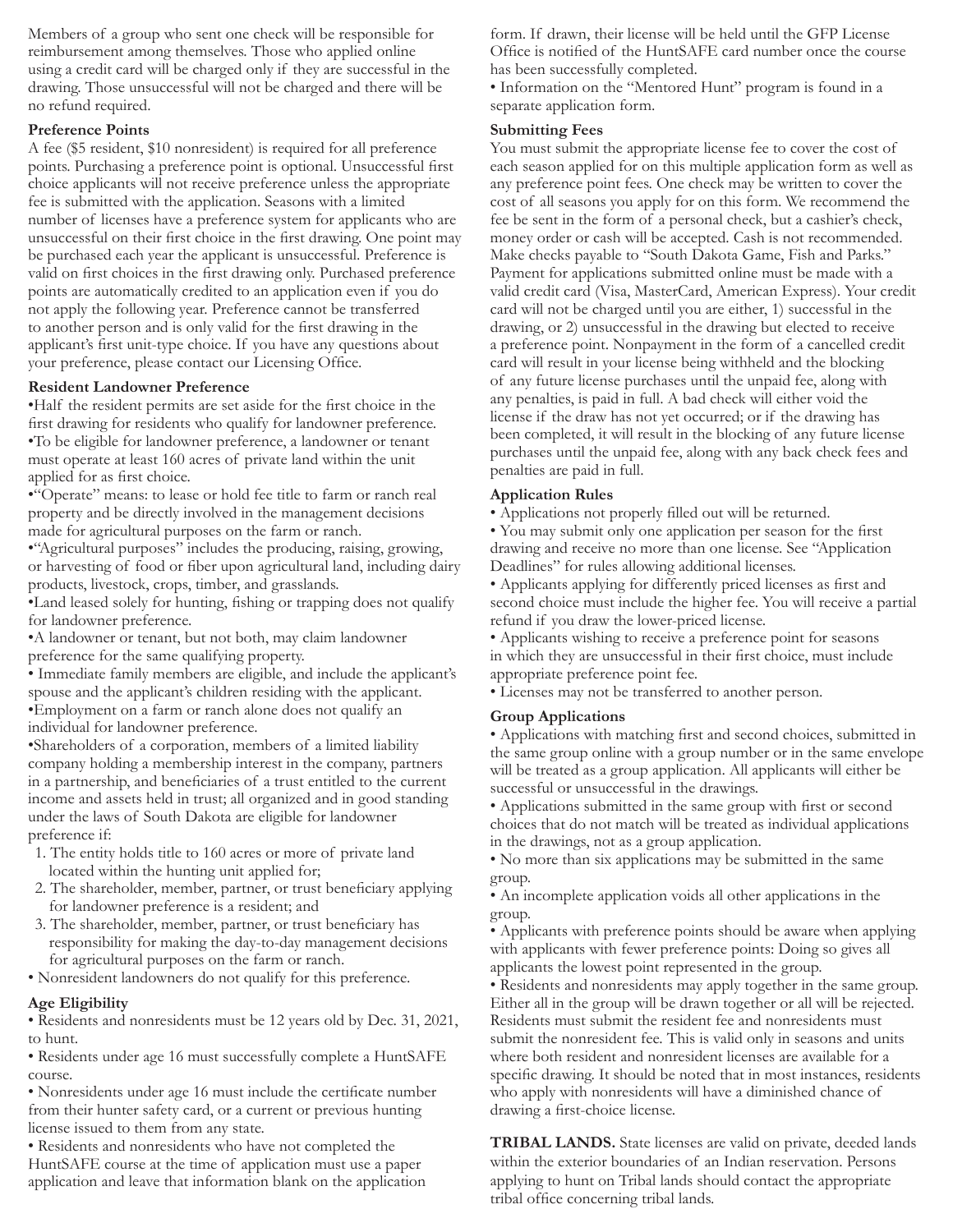# **FALL TURKEY**

• Use the entire 8-digit number in the first column when filling out "Season-Unit-Type" on the big-game application form. Example:  $\frac{\left[P_{\parallel}F_{\parallel}T_{\parallel}\right]-1}{\frac{\text{Searon}}{\text{Searon}}}$ 

**Season Dates:** Nov. 1, 2021 - Jan. 31, 2022

**License Eligibility:** Residents are eligible for all units. Nonresidents are eligible for all units west of the Missouri River.

**Individual License Quota:** Applicants may have one license from the first or second drawing, and a total of two licenses maximum in the third drawing and thereafter.

# **APPLICATION DEADLINES**

**First Deadline** - Applications must be postmarked no later than Sept. 10, or apply online through 8 a.m. CDT on Sept. 16. Applicant may submit only one application per person. Results available online by Sept. 20.

**Second Deadline** - Applications must be postmarked no later than Sept. 28, or apply online through 8 a.m. CDT on Sept. 30. Those who do not already have a license may submit only one application per person. Results available online by Oct. 5.

**Third Deadline** - Applications must be postmarked no later than Oct. 12, or apply online by 8 a.m. CST Oct. 14. Results available online by Oct. 18. Anyone may apply for additional licenses (two maximum for the season). Licenses remaining for this drawing are pooled and made available to both the resident and nonresident drawings.

**Leftover Licenses** - After the third deadline drawings, licenses remaining will be issued first-come, first-served. Licenses are available to individuals whether or not they already have a license. An individual may have a maximum of two fall turkey licenses for any unit or combination of units.

# **SEASON-UNIT-TYPE CHOICES**

**PFT-07A** - YANKTON CO.

**31:** Valid for one any wild turkey 150 resident (\$15); 0 nonresident

### **PFT-12A** - BON HOMME CO.

**31:** Valid for one any wild turkey 150 resident (\$15); 0 nonresident

#### **PFT-39A** - JACKSON CO.

**37:** Valid for two any wild turkeys 35 resident (\$20); 3 nonresident (\$100)

**PFT-48A** - MARSHALL CO. and ROBERTS CO. includes those portions of Marshall County south and east of SD Hwy 25 and north of SD Hwy 10 and all of Roberts County. Hunters restricted to shotguns using shotshells, muzzleloading shotgun, and archery hunting only.

**31:** Valid for one any wild turkey 100 resident (\$15); 0 nonresident

**PFT-BH1** - Those portions of Custer and Fall River counties within a line beginning at the junction of US Hwy 385 and the Custer/Pennington County line south on SD Hwy 89 to Pilger Mountain Road; west on Pilger Mountain Road to Dewey Road; west on Dewey Road to the WY/SD line; south on the WY/SD line to US Hwy 18; east on US Hwy 18 to the Cheyenne River; east along the Cheyenne River to SD Hwy 79; north on S.D. Hwy. 79 to the Custer/Pennington County line, and west on the Custer/ Pennington County line, the point of beginning.

**31:** Valid for one any wild turkey

100 resident licenses (\$15); 8 nonresident licenses (\$90)

**PFT-ZZ1** - Preference point only. Use this unit designation if you wish to purchase a preference point this year for this season, but do not want to apply in the first draw. A nonrefundable fee is required and you will receive one additional preference point the following year. If you did not apply for a first draw license in this season, or if you did not receive a first draw license this year, you can purchase a preference point for this season until December 15, 2021.

**99:** 0 licenses available (\$5 - resident, \$10 - nonresident)

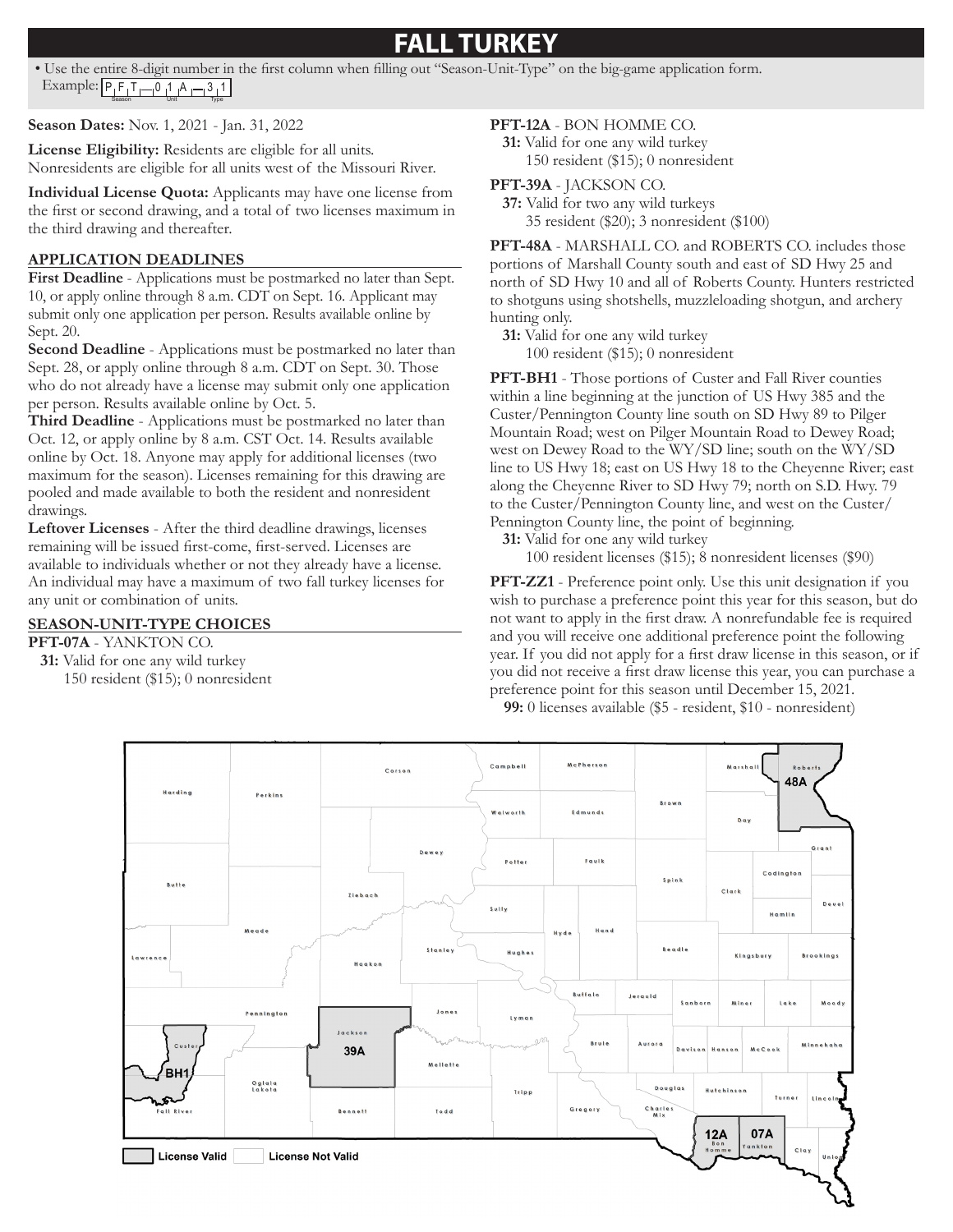**License Office** 20641 SD Hwy 1806 Fort Pierre, SD 57532

**Phone** 605.223.7660 TTY: 605.223.7684

**Office Hours** Monday - Friday 8 a.m. - 5 p.m.

**CONTACT US: FOR MORE INFORMATION:**

Visit our website at: **gfp.sd.gov**

# **APPLICATION INSTRUCTIONS**

- **1. Season/Unit Type Choices:** Fill in your unit-type choice from the choices provided with each season. Additional choices, for those seasons that allow additional choices, are optional. You may apply for multiple seasons with this form. Select a preference point option for each season. Preference points are only available for your first choice of each season. If you select "yes" to purchase a preference point, make sure to include the appropriate fee. You would only need to fill out one form and provide one check to cover the cost of all applications plus any preference point fees. If you select "no," or do not include the correct preference point fee, you will not receive a preference point if you are unsuccessful in your first choice for each season. Please remember, if you are applying together in the same envelope with other individuals, all unit choices must be identical or the application will be rejected. If you qualify for and want landowner/ operator preference, you must provide the legal description of the land that qualifies you. By completing the land descriptions, you are declaring that you qualify for landowner/operator preference as explained under APPLICATION REQUIREMENTS of this document and are applying for a license using that requirement. Nonresidents do not qualify for landowner/operator preference. Landowner preference applies to first choice only for a specific season. **Habitat Stamp:** A habitat stamp is required for anyone 18 or older applying for or purchasing a hunting or fishing license. If you have not already purchased a habitat stamp, please include the \$10/resident or \$25/ nonresident fee in addition to your application fee. Applicants who have not purchased a habitat stamp and do not include the fee for the habitat stamp will have their application returned.
- **2. Residency:** Check the appropriate box to indicate that you qualify and are applying as a resident, or applying as a nonresident.
- **3. Social Security Number:** Last four digits only. This information is required by state law and applications that do not include the SSN will be rejected. See information under "application requirements."
- **4. Date of Birth:** Enter your date of birth, month first, followed by day and year. For example, a birth date of March 8, 1971, would be entered 03-08-1971.
- **5. Driver License or Identification Card Number:** If you possess one, please enter your driver's license number, even if it duplicates your Social Security Number. Residents over age 16 without a driver's license must enter your state-issued and expiration-dated South Dakota ID card number. Include the two-letter abbreviation for the state or province your driver's license was issued from. Youth without a driver's license or ID card number, see instruction No. 7.
- **6. Print Name:** Print your complete name, with FIRST NAME first, followed by middle initial and last name. Leave a space between each.
- **7. HuntSAFE Card Number:** This number must be entered for resident youth ages 12-15. Nonresident youth are required to use their hunter safety card number or the number of a current or previous hunting license issued to them from any state. If the hunter safety course has not been taken at the time of application, but will be completed before the hunt, leave this blank. If drawn, the license will be held until the License Office is notified of the HuntSAFE card number after the course has been successfully completed.
- **8. Mailing Address:** Licenses and refunds will be mailed to the address provided on the application. Those returned as "undeliverable" will be held in the License Office until a correct address is provided.
- **9. Height:** measured in feet and inches. Weight: registered in pounds.
- **10. Phone Number:** Enter your daytime phone number. This information is kept confidential and is used only for contacting and/or surveying hunters.
- **11. E-mail Address:** This information is optional, but is helpful if there is a need to contact or send updates on information. We request that you fill this out if you have a personal e-mail address.
- **12. Gender:** Check the appropriate box.
- **13. Mailing List Opt-Out:** Applications are considered "public record" and from time to time the South Dakota Game, Fish and Parks Commission receives requests from groups and businesses for these names and addresses. If you wish to keep your name from appearing on these lists, you may check this box. You will still be included in official GFP mailings such as season surveys.
- **14. Suspended Privileges:** Any person who has had hunting, fishing or trapping privileges revoked or suspended in any state or country may not purchase a preference point or license for or exercises that same privilege in South Dakota during the period of the revocation or suspension.
- **15. Donate To Second Century Habitat Fund, TIPs or SAH:** You may make a donation to the Second Century Habitat Fund, Turn In Poachers (TIPs) or Sportsmen Against Hunger (SAH) programs by checking one of the blanks at the bottom of the application and including an amount greater than the license fee in your payment. Any amount over the license fee will be donated to the selected program when one of the boxes is checked. If neither of the boxes is checked, the overpayment will be refunded. Your contributions are tax deductible.
- **16. Sign Application:** This application must be signed to be valid. A parent or guardian must sign the application for youth under age 16. Applications that are not signed will not be processed for a license.

*Review your application form to make certain all required information is completed and accurate. Carefully tear or cut the one page form from this pamphlet, and mail the application to:*

> South Dakota Game, Fish and Parks License Office 20641 SD Hwy 1806 Ft. Pierre, SD 57532